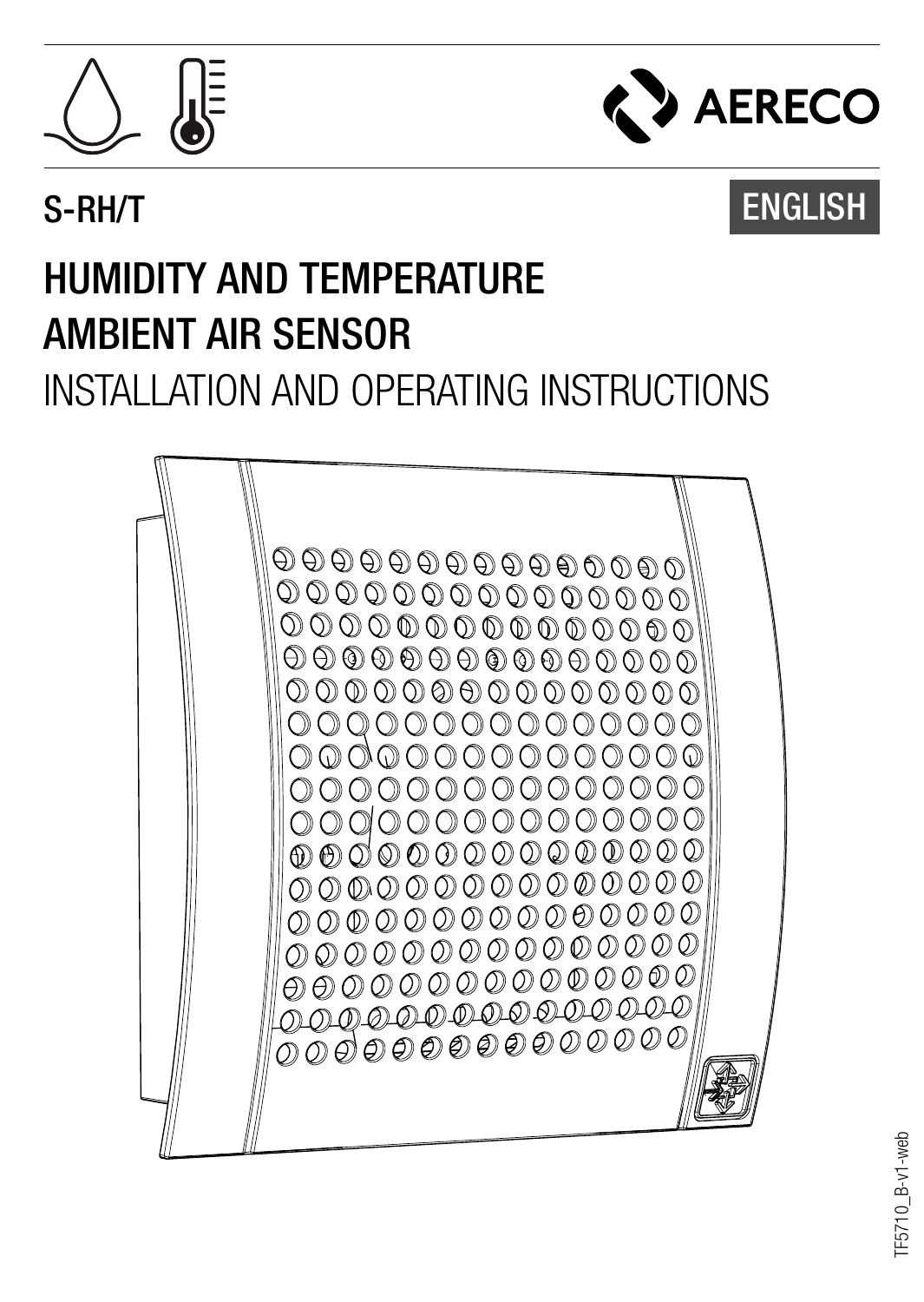## **DESCRIPTION**

This sensor measures ambient relative humidity as well as temperature. It miniaturized sensitive element uses a CMOS capacitive relative humidity sensor and a band gap temperature sensor, for a very precise and stable measurement with a very low consumption. The sensor is self calibrated. The user can choose between two outputs: 0-10 V or PWM.

## APPLICATIONS

- ∙ HVAC: Demand Controlled Ventilation, fan control, damper control, air conditioning control, Indoor Air Quality level indicator, etc.
- ∙ BMS: Indoor Air Quality level indicator, Indoor Air Quality monitoring, etc.

Specially suitable for rooms where variations of humidity or temperature are relatively important and can be used to drive a system such as ventilation or air conditioning: bedrooms, living room, kitchens, bathrooms.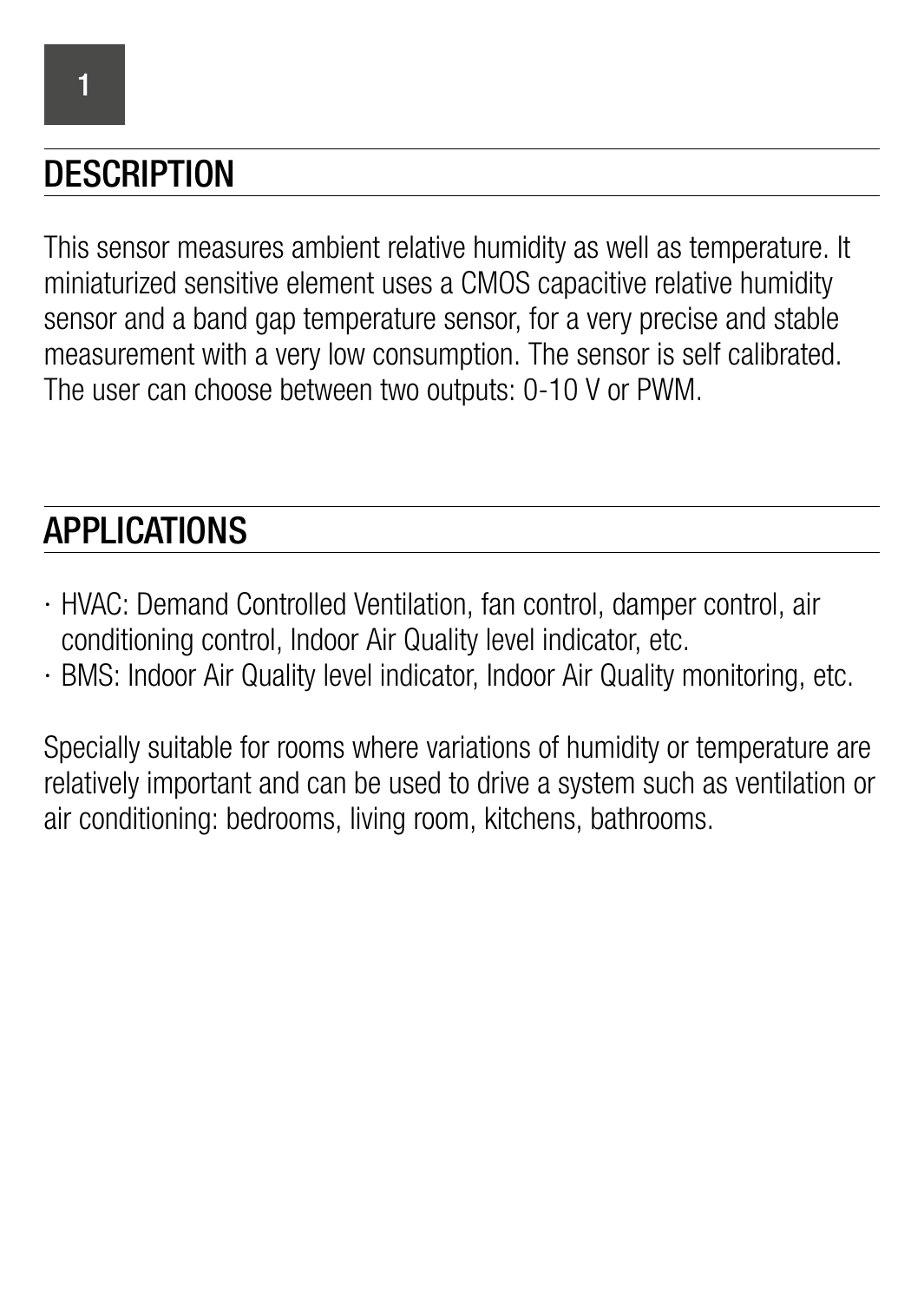#### WARNINGS

#### PLEASE READ THE FOLLOWING INSTRUCTIONS BEFORE THE INSTALLATION:

- ∙ In case of non-compliance with advice and warnings contained in this manual, the manufacturer can not be considered responsible for damages to persons or property.
- ∙ The installation and electrical connections must be carried out by a qualified technician according to the manufacturer's instructions and in compliance with the characteristics of the product
- ∙ Before carrying out any operation on the appliance, unplug or disconnect it from the power supply, and ensure it can not be accidentally restored.
- ∙ Power cable modification or replacement must only be carried out by qualified personnel or by After-sales Service.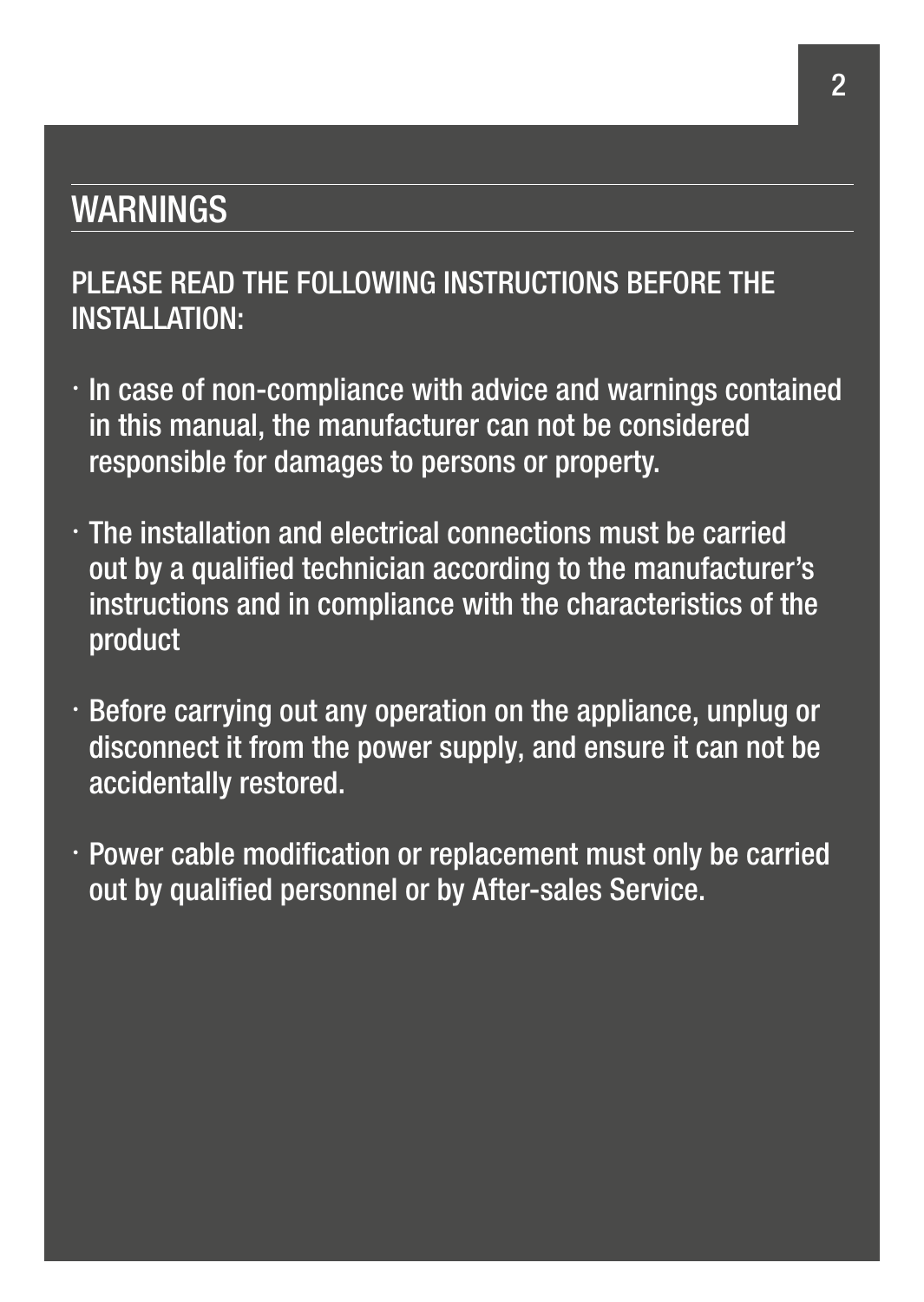#### **INSTALLATION**

Sensors must be installed on the wall, at a height of at least 1.5 meters from the floor, or at the ceiling, and must respect the following recommendations:

- ∙ keep the sensor away from any direct solar radiation,
- ∙ keep the sensor away from draughts (door, window, supply, etc.),
- ∙ avoid placing the sensor in dead zones (behind curtains, furniture),
- ∙ keep the sensor away from heat sources and from occupants
- ∙ if the sensor is located at the ceiling, keep it away from any air supply unit.



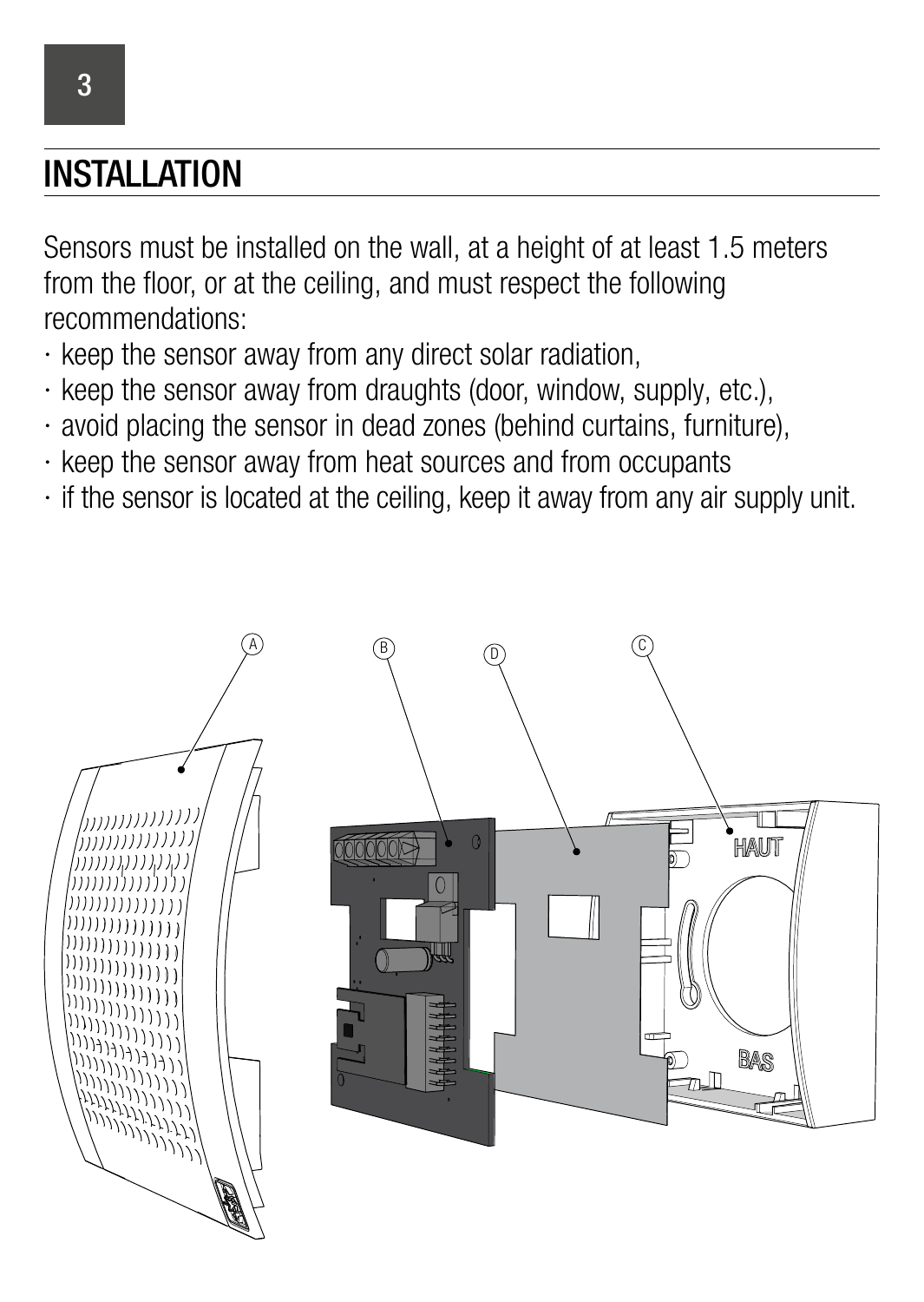## **STEPS**

- 1. Remove the front cover (A).
- 2. Unclip the electronic card (B) and the plastic protection (D) from the base (C).
- 3. Fix the base (C) by the mean of 2 screws (not supplied). The screws and plug must be chosen according to the type of the support.
- 4. Connections : use PVC wires S minimum =  $0.25$  mm<sup>2</sup> for all the wires. On the electronic card (B), connect the wires as follows:

| Connectors                                                | $V_{+}$       | S <sub>1</sub>       | S <sub>2</sub>          | S <sub>3</sub>       | S <sub>4</sub>   | <b>GND</b>                        |
|-----------------------------------------------------------|---------------|----------------------|-------------------------|----------------------|------------------|-----------------------------------|
| Supply<br>(2 wires)                                       | <b>12 VDC</b> |                      |                         |                      |                  | 0V                                |
| wires)<br>output<br><b>PWM</b><br>$\overline{\mathbf{c}}$ |               | <b>PWM RH</b><br>n.1 | <b>PWM</b><br>Temp. n.1 |                      |                  | PWM Temp.<br>n.2<br><b>PWM RH</b> |
| wires)<br>$0-10V$<br>$\overline{\mathbf{c}}$              |               |                      |                         | $10V -$<br><b>RH</b> | $10V -$<br>Temp. | 0V                                |

∙ PWM output RH : 0 % = 0 % RH ; 100 % = 100 % RH

∙ PWM output T : 0 % = 0°C ; 100 % = + 50°C

∙ 0 - 10 V output RH : 0 V = 0 % RH ; 10 V = 100 % RH

∙ 0 - 10 V output T : 0 V = -40°C; 10 V = + 125°C

PWM and 0-10 V output can be use simultaneously.

- 5. Clip the electronic card (B) with the plastic protection (D) inside the base (C)
- 6. Put the cover (A) on the base (C)
- 7. Connect the wires to the external devices (12 VDC supply and device driven by the PWM or 0-10 V output with a mini 1MΩ impedence
- 8. Only once all the connections have been made, plug on the supply of the system.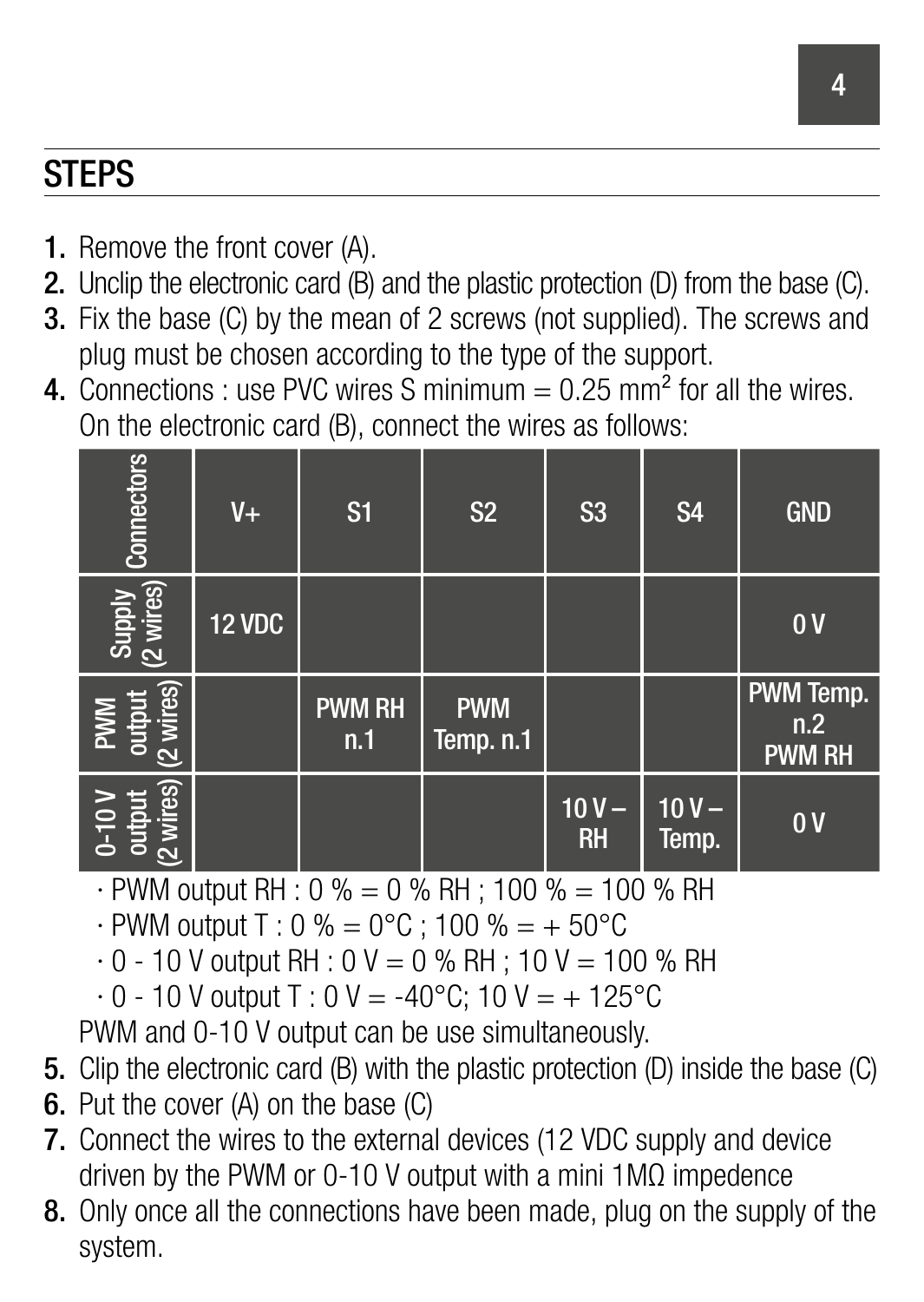#### CAUTION!

Chemical vapors at high concentration in combination with long exposure times may offset the sensor reading. In manufacturing and transport the sensors shall be prevented of high concentration of chemical solvents and long exposure times. Out-gassing of glues, adhesive tapes and stickers or out-gassing packaging material such as bubble foils, foams, etc. shall be avoided. Manufacturing area shall be well ventilated.

Never connect the 12 VDC supply to S1 or S2 and the 0 V supply to GND, otherwise S1 and S2 output will be crashed.

A protection is implemented to protect the product in case of wrong connection, when the following mistakes occur:

- ∙ Inversion of the supply wires (GND and V+).
- ∙ 12 V supply connected to S3 and S4 and 0 V supply on GND.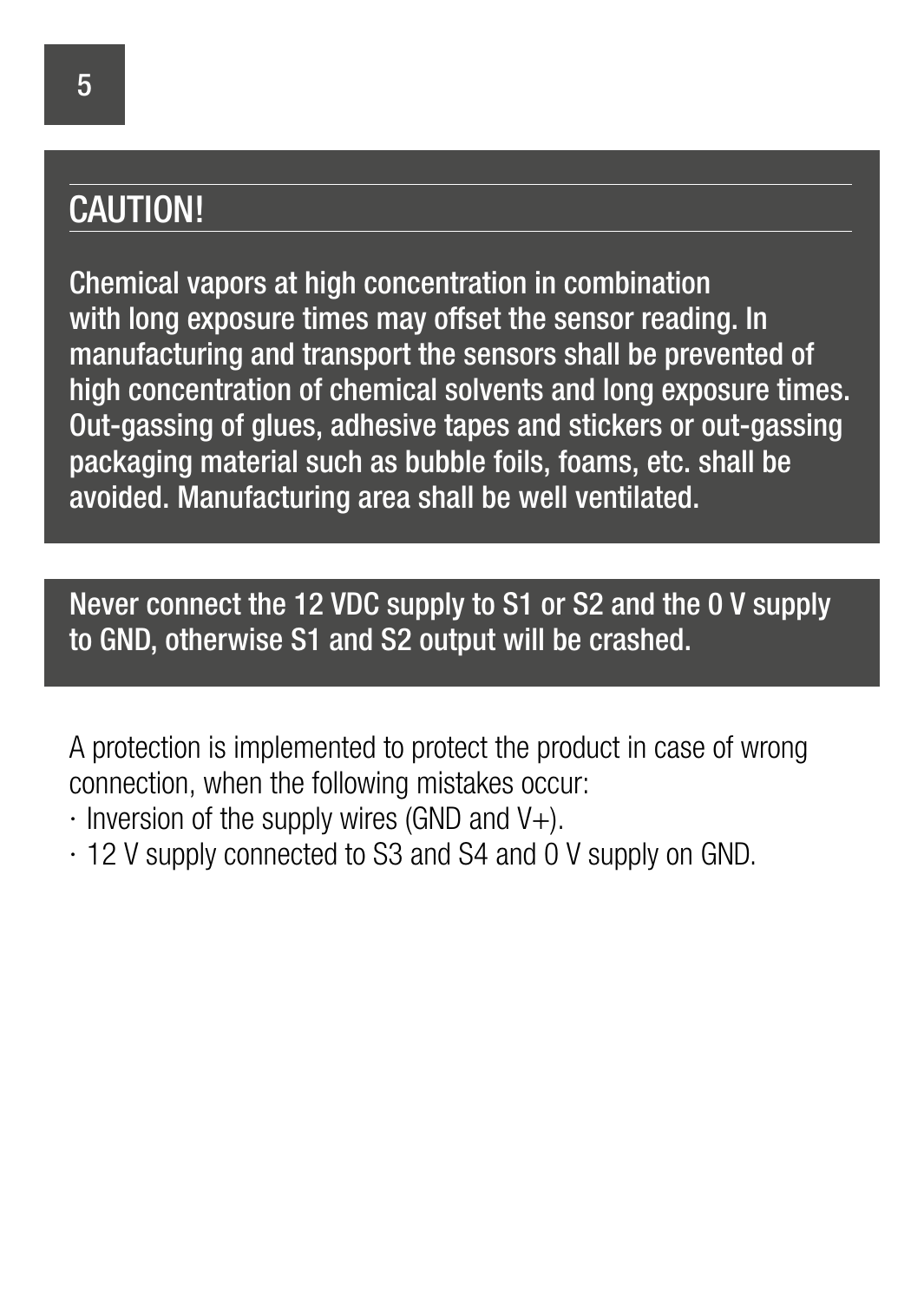# TECHNICAL DATA

| <b>Measurement principle</b>   | Capacitive humidity sensor<br>Band gap temperature sensor                                           |  |  |  |
|--------------------------------|-----------------------------------------------------------------------------------------------------|--|--|--|
| Working range                  | $-40^{\circ}$ C $+120^{\circ}$ C<br>0 % - 100% Relative Humidity                                    |  |  |  |
| <b>Precision RH</b>            | max $+/-3$ % RH at 25 $^{\circ}$ C.<br>typical +/-2 % on 20 % -80 % range.                          |  |  |  |
| <b>Precision temperature</b>   | max +/-0,4 $^{\circ}$ C in [5 $^{\circ}$ C ; 60 $^{\circ}$ C] range, typical 0,3 $^{\circ}$ C.      |  |  |  |
| <b>Measuring time interval</b> | 60s                                                                                                 |  |  |  |
| Supply voltage                 | 12 V DC +/- 10 %.                                                                                   |  |  |  |
| Average power consumption      | $15 \text{ mA}$                                                                                     |  |  |  |
| Peak current max.              | 1 A (use for fuse sizing)                                                                           |  |  |  |
| <b>Enclosure Protection</b>    | IP 20                                                                                               |  |  |  |
| Storage conditions             | $1050^{\circ}$ C $060$ % RH                                                                         |  |  |  |
| <b>PWM digital output</b>      |                                                                                                     |  |  |  |
| Output data                    | 0 to 100 %<br>$0\% = 0\%$ RH ; 100 $\% = 100\%$ RH<br>$0\% = 0\degree C$ ; 100 % = + 50 $\degree C$ |  |  |  |
| Voltage (S1 and S2)            | 12 VDC $+/-$ 10 %.                                                                                  |  |  |  |
| Frequency (S1 and S2)          | 1 KHz                                                                                               |  |  |  |
| 0-10 V analog output           |                                                                                                     |  |  |  |
| Output data                    | $0$ to $10V$<br>$OV = 0\%$ RH : 10 $V = 100\%$ RH<br>$OV = -40°C$ ; 10 $V = +125°C$                 |  |  |  |
| Voltage (S3 and S4)            | $0$ to $10V$                                                                                        |  |  |  |
| Impedence (S3 and S4)          | $>1$ M $\Omega$                                                                                     |  |  |  |